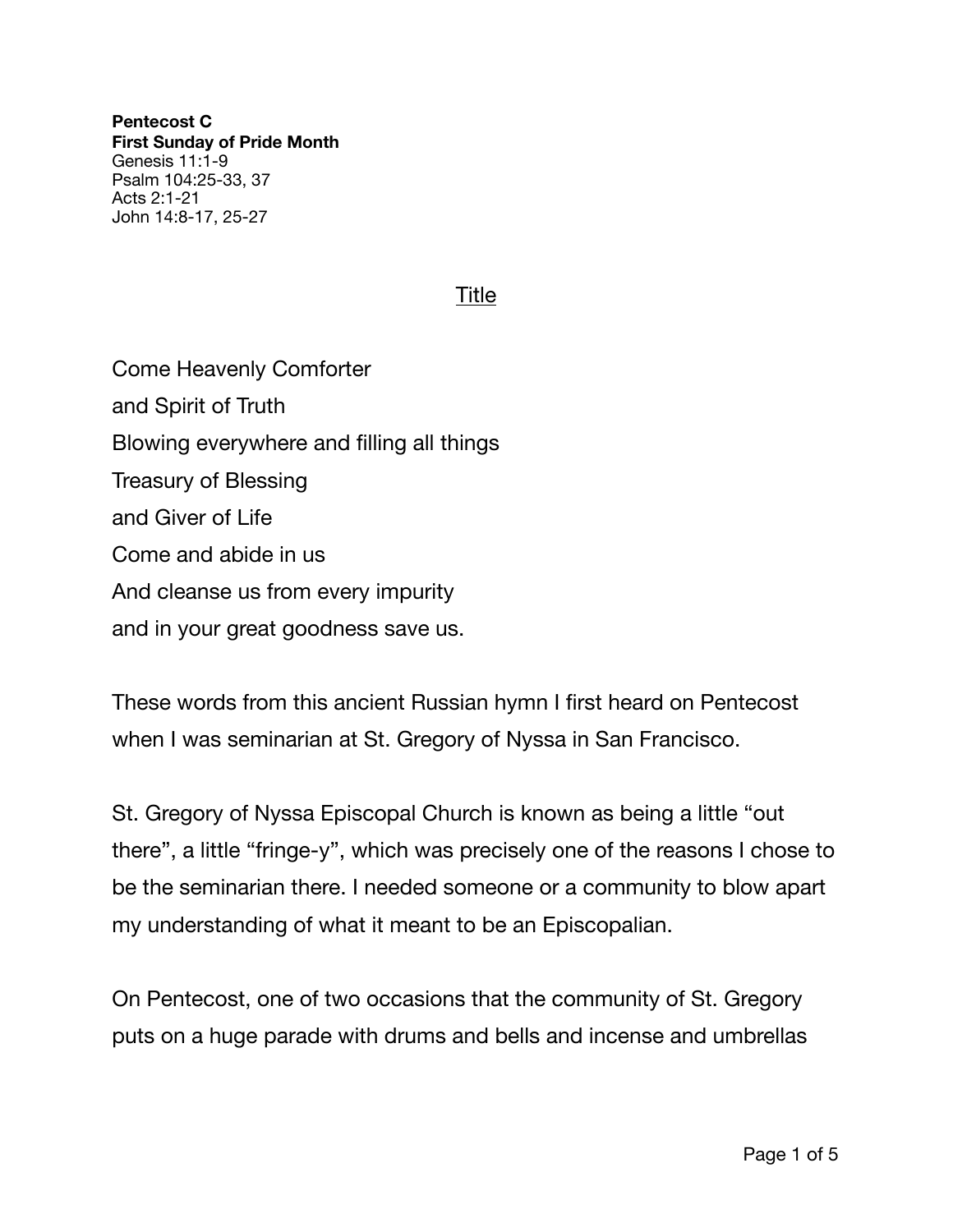and everyone is deck out in red and orange and yellow and they parade around the Portrero Hill neighborhood of San Francisco.

This was not so much the little parades we do around the church parking lot and back into the building.

We paraded down the hill and across the street, stopping traffic, finding our way to the corner of a playground where we then stopped and someone through an old fashioned megaphone — like the ones cheerleaders use — proclaimed a reading from Scripture.

Then with drums banging and cymbals crashing we paraded around another corner to the back of a loading dock. There, we sang hymns to God and then continued back around with more smoke and more bells and more drums, proclaiming the Good News of Jesus Christ to this community who truly does not know.

Now, this parade, this protest, this celebration of life as it *should* be, truly stretched the boundaries of my comfort zone. And, in fact, much of the time that I was at St. Gregory I lived on this border between what was truly comfortable and familiar and — *I thought* — life-giving, and this place of slight but sustainable discomfort: where things weren't quite exactly as I knew them; I didn't really know what was going to happen, I didn't feel as though I could anticipate what would be next.

In all of that, I developed this sense of being comfortable in discomfort.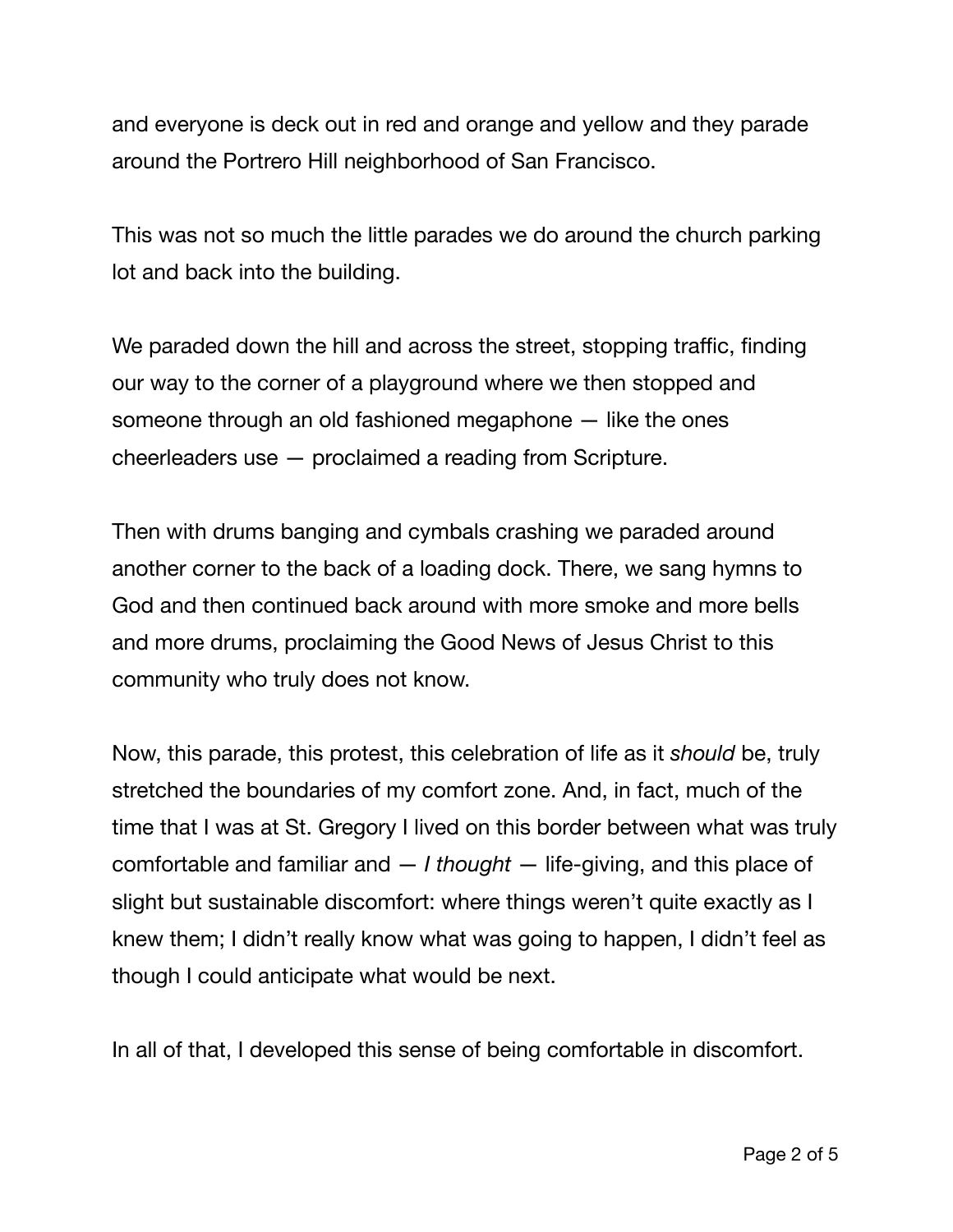This is precisely where we, as privileged people in this world, need to be to work for social justice in the world — which is, in fact, our call as Christians.

As yet another set of mass shootings and more gun violence and political and personal violence against our LGBTQ+ siblings continue to make the news, there is a part of me that is ready to get up and do something and to tell them why they need to change their opinion or their policies — and then I realize: I live in Massachusetts. I live the Boston Metro Area. And, I am an Episcopalian.

And for better and worse, people who fit into that bubble are, for the most part, already there. I am preaching to the choir, more often than not.

So, what do we do?

Because what is also in the news is this theme of being sick and tired of thoughts and prayers. If all you have to offer are your thoughts and prayers, please stop.

But as Christians, that is precisely what we offer, our prayers. Particularly when there is nothing concrete that we feel that we can do. The one thing we can always do is pray.

And, thoughts and prayers — our faith — without action, is dead. So what do we do?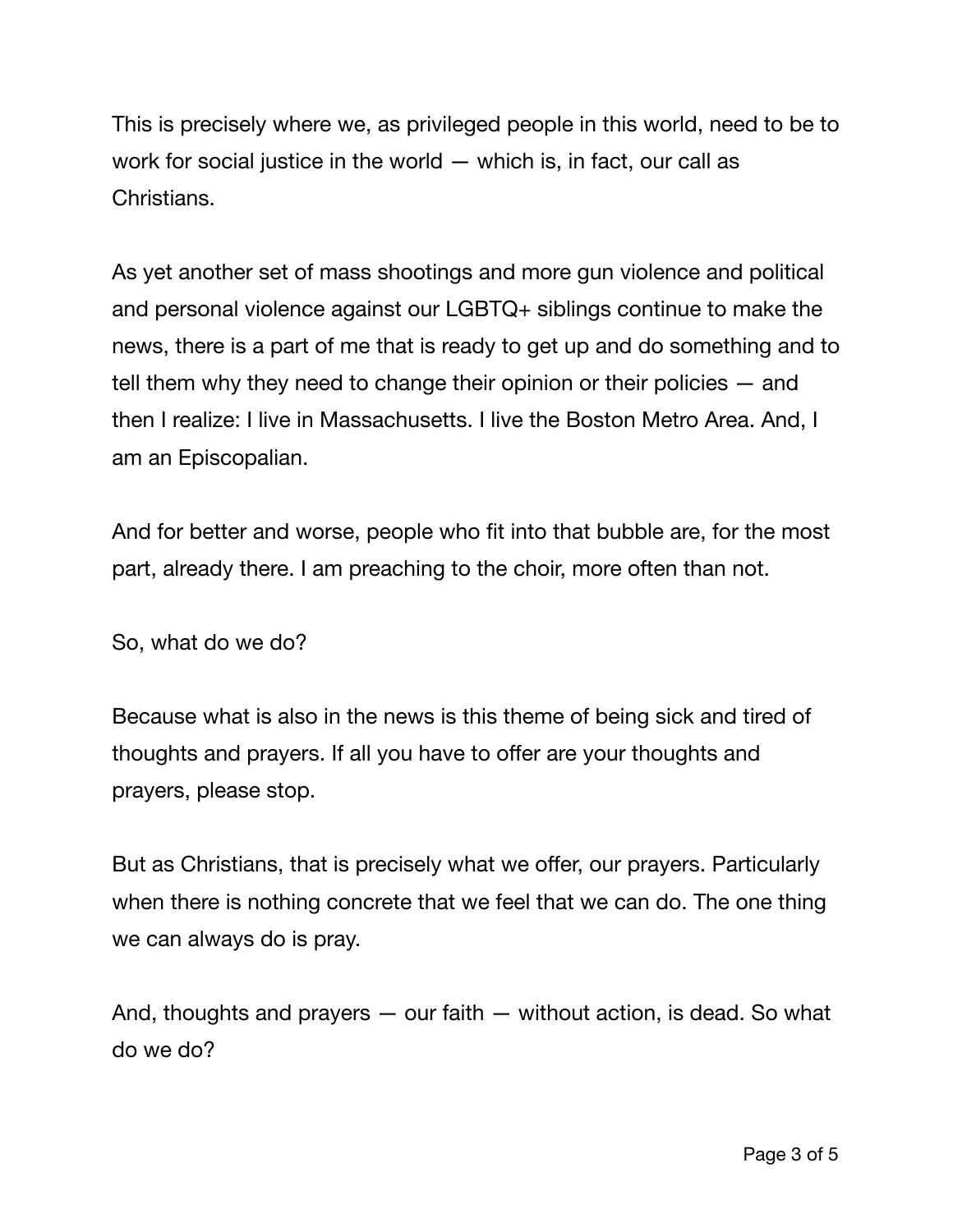We start where we are. We do what we can where we are with what we have. And when we have done that, we expand. We bring the Good News of God's love to others in our family, who maybe don't think the way we do. And when we've done that, we bring it friends, who maybe don't think the way we do. And then neighbors  $-$  who are the people who live next door to us, across the street, across the town, and maybe halfway across the country. And we begin to chip away at the change that needs to be made.

And that takes finding a comfort in living in discomfort.

At yesterday's diaconal ordinations in this diocese, Bishop Alan charged those of us present, in person and online, and the newly ordained with these words by Carolyn Winfrey Gillette who, with her husband is the copastor of Overbrook Presbyterian Church in Philadelphia, PA:

> <span id="page-3-1"></span>If we just talk of thoughts and prayers And don't live out a faith that dares, And don't take on the ways of death, Our thoughts and prayers are fleeting breath.[1](#page-3-0)

The text then goes on to remind us that change requires more than dreaming of what could be; it requires taking actual action to build holy, beloved community — the kind of community which will require us to

<span id="page-3-0"></span>Carolyn Winfrey Gillette, If We Just Talk of Thoughts and Prayers. http://www.carolynshymns.com/ [1](#page-3-1) if\_we\_just\_talk\_of\_thoughts\_and\_prayers.html